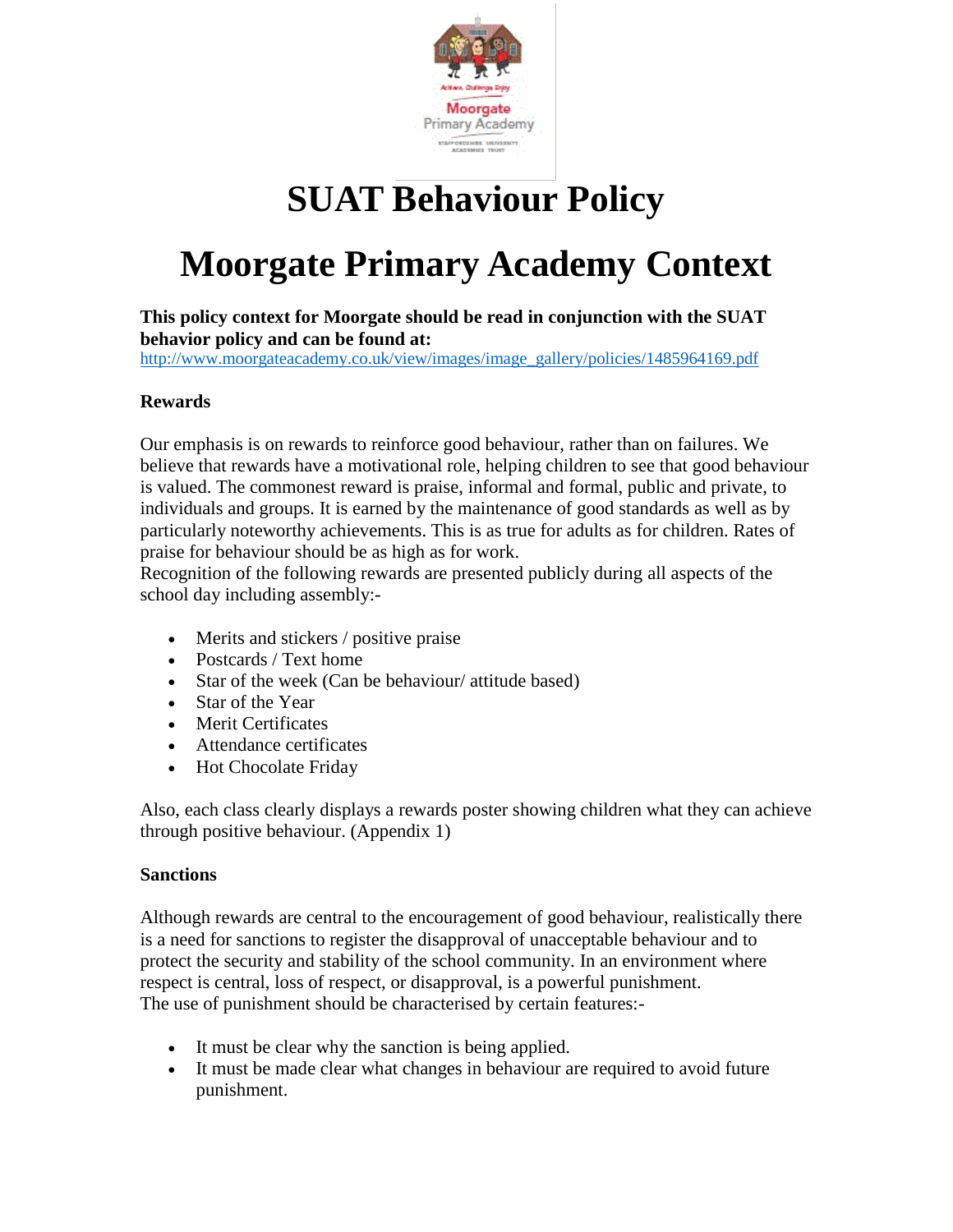

- Group punishment should be avoided as they breed resentment.
- There should be a clear distinction between minor and major offences.
- It should be the behaviour rather than the person that is punished.

Sanctions range from expressions of disapproval, through withdrawal of privileges, to referral to the Headteacher, letters to parents and, ultimately and in the last resort, exclusion (following the LA guidelines). Most instances of poor behaviour are relatively minor and can be adequately dealt with through minor sanctions. It is important that the sanction is not out of proportion to the offence. School uses a restorative justice method whereby the child looks at what caused the behaviour, what the reaction was and what should have happened instead. (Appendix 7)

Where anti-social, disruptive or aggressive behaviour is frequent sanctions alone are ineffective. In such cases careful evaluation of the curriculum on offer, classroom organisation and management, and whole school procedures should take place to eliminate these as contributory factors. Additional specialist help and advice from the Educational Psychologist or Child Guidance Service may be necessary. This possibility should be discussed with the Headteacher.

Sanction posters are clearly displayed in the classroom for all to see and know what the result of poor behaviour is. (Appendix 1)

### **Communication and parental partnership**

We give high priority to clear communication within the school and to a positive partnership with parents since these are crucial in promoting and maintaining high standards of behaviour.

Where the behaviour of a child is giving cause for concern it is important that all those working with the child in school are aware of those concerns, and of the steps which are being taken in response. The key professional in this process of communication is the class teacher who has the initial responsibility for the child's welfare. Early warning of concerns should be communicated to the Headteacher so that strategies can be discussed and agreed before more formal steps are required.

A positive partnership with parents is crucial to building trust and developing a common approach to behaviour expectations and strategies for dealing with problems. Parental participation in many aspects of school life is encouraged. This participation assists the development of positive relationships in which parents are more likely to be responsive if the school requires their support in dealing with difficult issues of unacceptable behaviour.

The school will communicate policy and expectations to parents. Where behaviour is causing concern parents will be informed at an early stage, and given an opportunity to discuss the situation. Parental support will be sought in devising a plan of action within this policy, and further disciplinary action will be discussed with the parents. Appendix 3 of this policy outlines the behaviours that a child may be exhibiting when the decision to exclude a child has been taken. Parents must be assured that the decision to exclude a child, lots of work to try and avoid this decision have been taken. This might include: behavior meetings with parents, a home/school record book for communication, a behavior chard which rewards good behavior.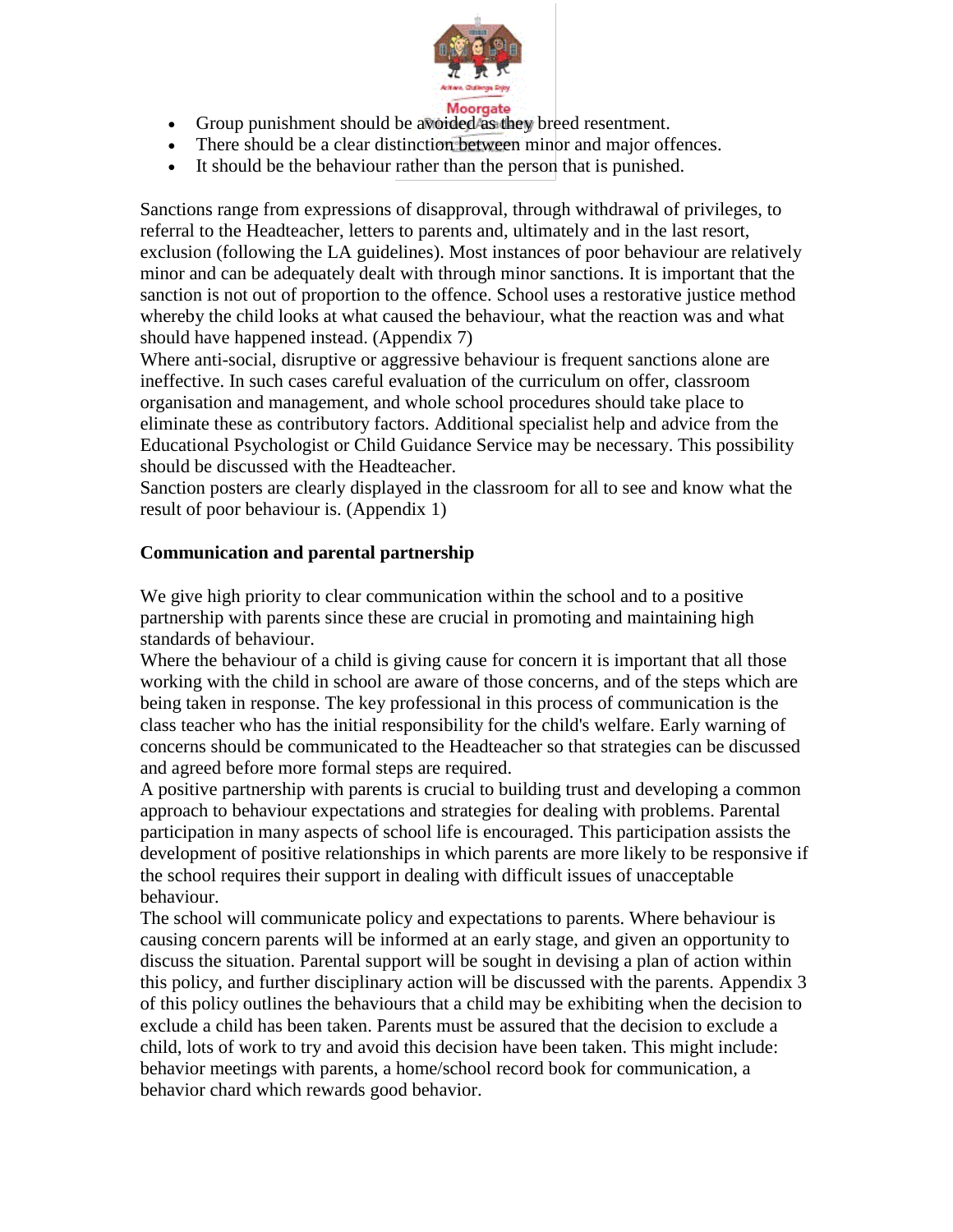

### **Behaviour that may warrant an exclusion** Academy

- Consistently showing high level of behaviour (failure to change behaviour) including: making racist remarks, bullying (physical, verbal, psychological, cyber, sexist, homophobic), violence towards anyone in the school, running away from school - A one off incident deemed to be severe enough to warrant the punishment

An exclusion could be a fixed term exclusion (a temporary exclusion for a given number of school sessions / days) or a permanent exclusion.

Where the decision to permanently exclude a pupil has been taken, parents have the right to appeal the decision. Details on this can be found at the following link: <https://www.gov.uk/government/publications/school-exclusion>

### **Notification of an Exclusion**

1) Parents will be notified as soon as possible of the decision to exclude a student and the reason for the exclusion. This will be done on the day of the exclusion being authorised by either direct phone contact or a face-to-face meeting. A written confirmation of the reason(s) for the exclusion will be sent to parents the same day.

2) In the case of a Permanent Exclusion parents will be notified by the Headteacher in a face-to-face meeting.

3) A student who has been excluded will have the reason for his/her exclusion explained to them by a member of staff so that they understand the nature of their misbehaviour.

4) The school will also work to put in place a programme for the pupil on his/her return. This will include input from staff at the school, parents, if appropriate, and any other appropriate bodies e.g. School Early Help Leader, Attendance Service or the Local Authority. Should it be decided for whatever reason that the matter needs to be put in the hands of another agency i.e. the incident leads to the discovery that there is a child protection issue, the school will continue to monitor the situation and work closely with that agency. It is hoped that in most cases following an exclusion, the child will be able to return to school and that further input will promote in him/her a more positive attitude and a subsequent improvement in behaviour.

5) The Chair of the LAC (Local Academy Council), LA Inclusion Officer and relevant school staff will be notified of all Fixed Term Exclusions the same day of the production of the exclusion letter, which they will receive a copy of; it will clearly outline the reasons for the exclusion.

### **Students Returning from a Fixed Term Exclusion**

1) All students returning from a Fixed Term Exclusion are required to attend a reintegration meeting, accompanied by a parent. This meeting will seek to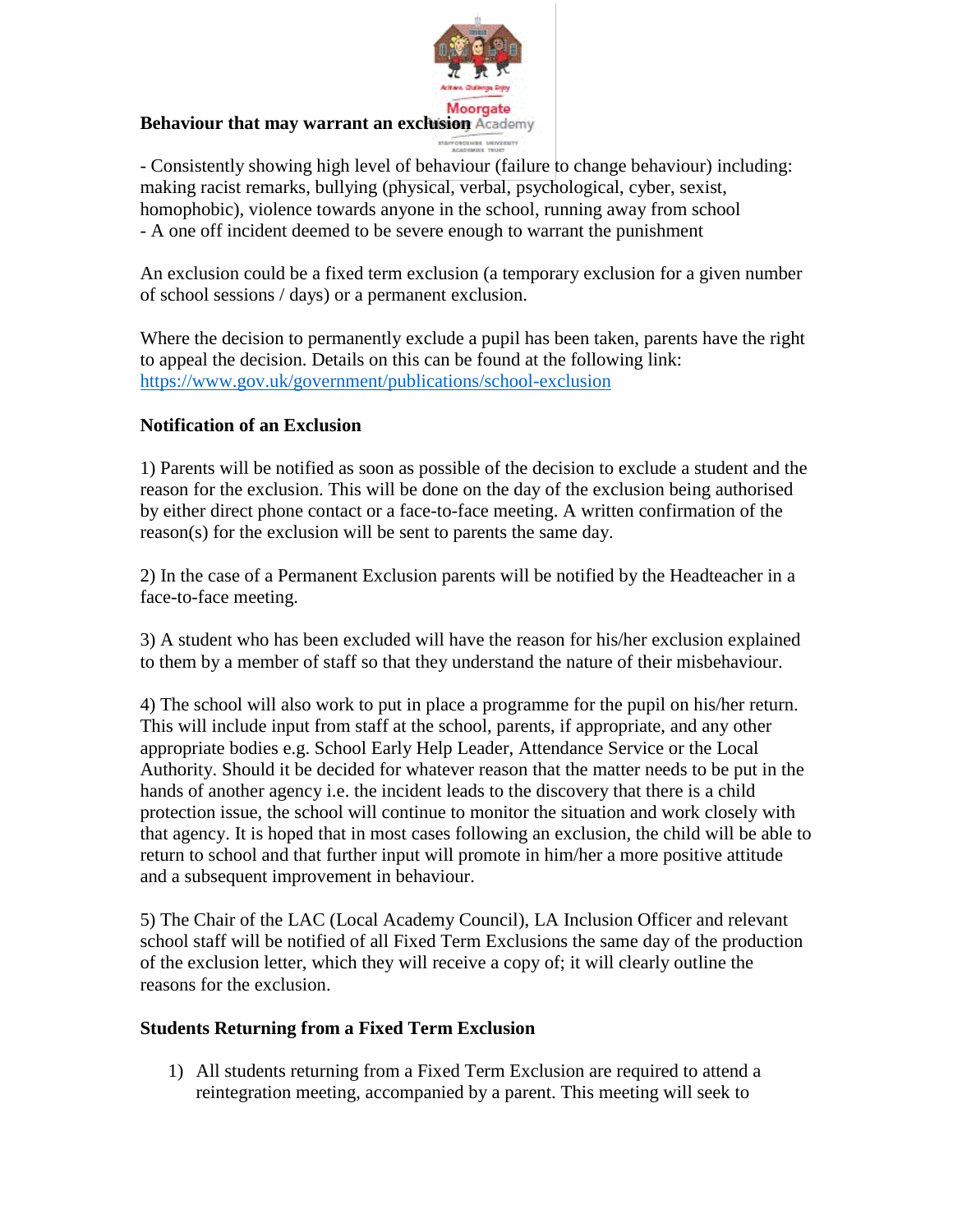

establish practical ways in which further exclusion can be avoided and behaviour modified to acceptable standards in partnership between student, parent and school. Permanent Exclusions A school will usually only permanently exclude a child as a last resort, after trying to improve the child's behaviour through other means. However, there are exceptional circumstances in which a headteacher may decide to permanently exclude a pupil because of ongoing issues or even for a 'one-off'' incident. If your child has been permanently excluded, be aware that:

• the school's LAC is required to review the headteacher's decision and you may meet with them to explain your views on the exclusion

• if the LAC confirms the exclusion, you can appeal to an independent appeal panel organised by the local authority

• the school must explain in a letter how to lodge an appeal

• the local authority must provide full-time education from the sixth day of a permanent exclusion Appeals All correspondence regarding an exclusion from the school will inform parents of their right to appeal to the LAC against the decision to exclude. This procedure is clearly set out in the statutory guidance. The person who should be contacted to initiate an appeal is the Clerk to the LAC.

### **Equal opportunities and inclusion**

The school is committed to working towards equality of opportunity in all aspects of school life. Our school aims to be an inclusive school. We actively seek to remove the barriers to learning and participation that can hinder or exclude individual learners or groups of learners. In the context of this Policy, this is achieved through: utilising a range of approaches to behaviour management; adapting approaches and methods to meet the individual needs of learners or groups of learners; remaining sensitive to the views of all learners; seeking their individual and collective opinions on what and how we praise/sanction them so their needs are met; and, by continually reviewing what we do through monitoring and evaluating how successful we are being at promoting racial and gender equality together with including learners with disabilities or special educational needs.

### **Monitoring and review**

Behaviour and its impact on learning forms part of the school's regular review of practice. The following monitoring strategies are employed as part of an annual cycle: Lesson observations. Work sampling/scrutiny. Pupil conferencing/discussions. Data analysis.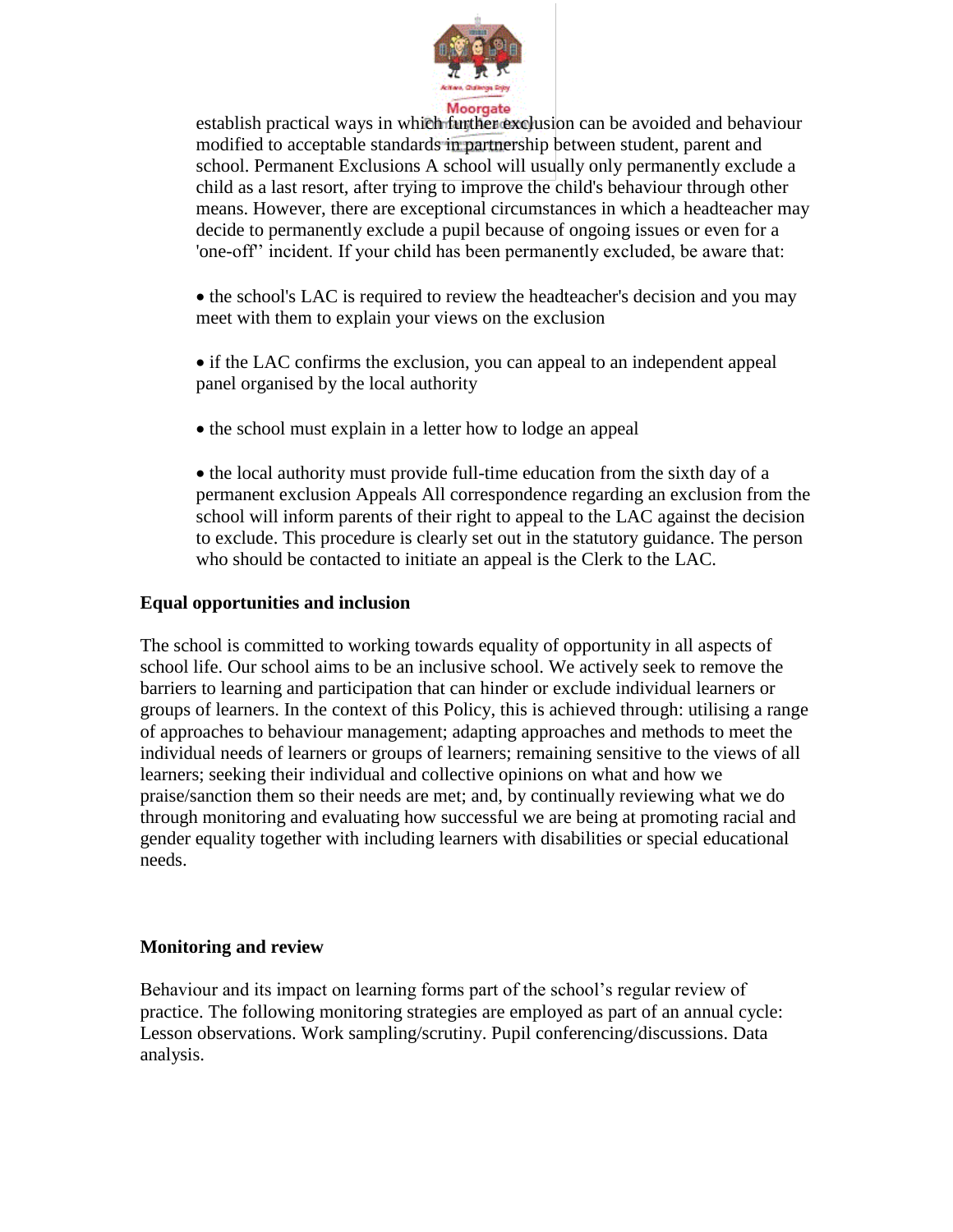

Additionally, class records are kept of disruption to indicate patterns and trends and therefore changes in practice/behaviours. Senior leaders also keep a record of more serious incidents through the school behavior log. This log is audited termly and findings presented to the LAC and staff as necessary.

These activities are carried out by Leaders; a report is then compiled indicating good practice and areas for development. This is shared with the LAC and staff. Any areas for development form part of the School Development Plan which is compiled on an annual basis and reviewed termly.

### **Dissemination and review**

This Policy appendix is adopted following extensive consultation with staff on an annual basis. It is shared with the LAC annually also to keep them up-to-date with any changes that have been made.

A copy of the latest version of the Policy Appendix is stored on the shared drive of the school curriculum server and is publically available for parents etc. on the school policy folder of the website.

Latest review: September 2021

Next review and update: October 2022

Jonathan Williams, Headteacher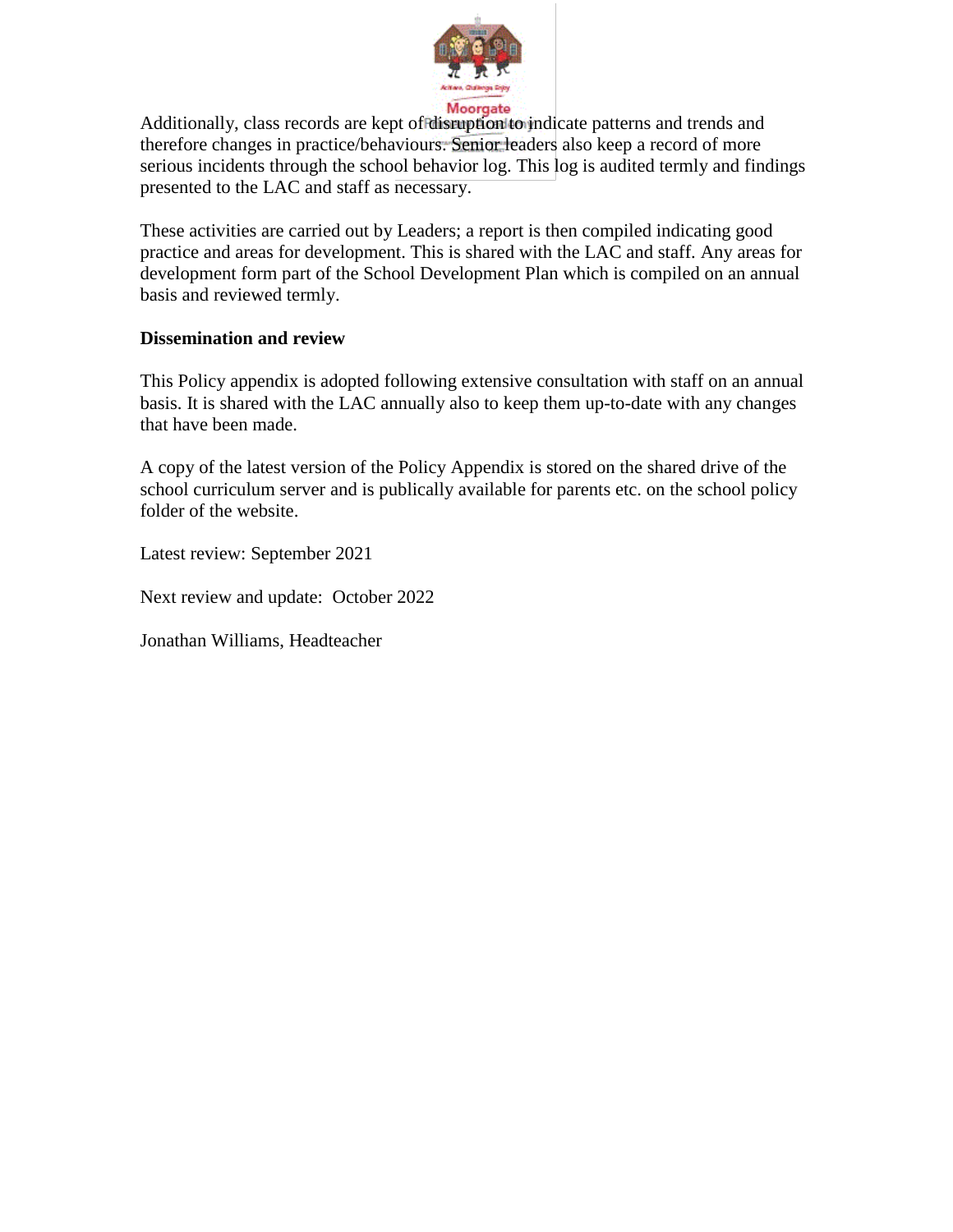

Appendix 1 – Rewards and sanctions posters displayed in classrooms

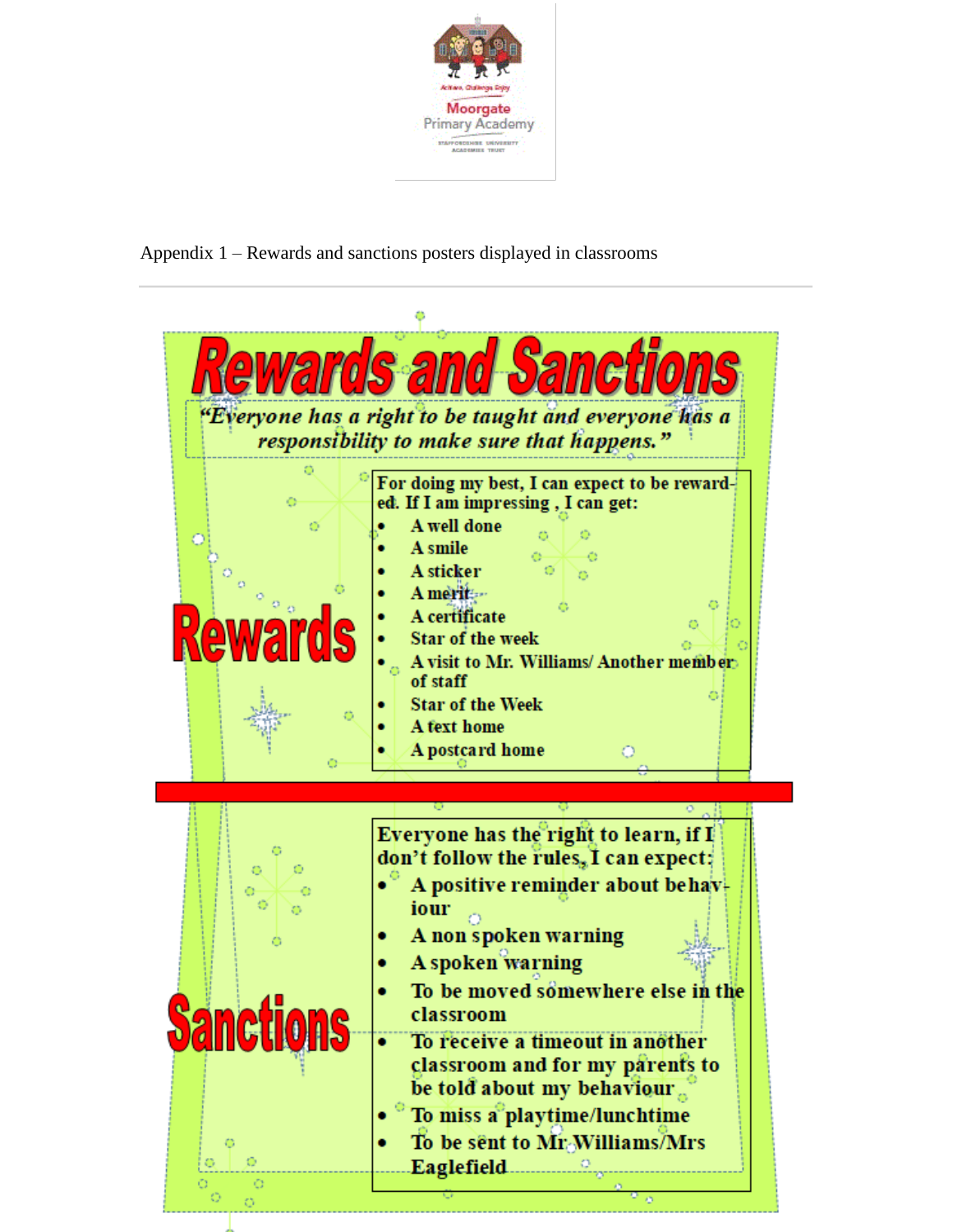





## **Behaviour Policy checklist for Lunchtime staff**

| Behaviours displayed                                | Level of behaviour | Sanction                                             | Who?                  |
|-----------------------------------------------------|--------------------|------------------------------------------------------|-----------------------|
| - Back chat                                         | Low                | A positive reminder about behaviour                  | Lunchtime supervisor  |
| - Fall outs between groups/children                 |                    | A non spoken warning                                 |                       |
|                                                     |                    | A spoken warning                                     |                       |
|                                                     |                    | To be moved somewhere else in the playground         |                       |
| - Consistently showing low level of behaviour       | Medium             | To receive a timeout in another part of the          | Mr Cartwright / Class |
| (failure to change behaviour)                       |                    | playground/field and for my teacher to be told about | Teacher               |
| - Refusal to do as told/come when asked.            |                    | my behaviour                                         |                       |
| - Throwing things inappropriately                   |                    | May result in: miss a playtime/lunchtime             |                       |
| - Consistently showing medium level of behaviour    | High               | To be sent to a member of SLT                        | Mr Cartwright / Class |
| (failure to change behaviour)                       |                    | Parents to be informed and invited in to discuss     | Teacher               |
| - Making racist remarks                             |                    | hehaviour                                            |                       |
| - Bullying (physical, verbal, psychological, cyber, |                    |                                                      |                       |
| sexist, homophobic)                                 |                    |                                                      |                       |
| -Verhal abuse to staff                              |                    |                                                      |                       |
| - Violence towards anyone in the school             |                    |                                                      |                       |
| - Running away from school                          |                    |                                                      |                       |
| -Stealing                                           |                    |                                                      |                       |
| -Damage to property                                 |                    |                                                      |                       |
| - Consistently showing high level of behaviour      | Extreme            | To be sent to SLT                                    | Mr Williams           |
| (failure to change behaviour)                       |                    | To be excluded from school for a period of time      |                       |
| - Carrying or threatening with weapons              |                    | Outside agencies to be involved                      |                       |
| -Having illegal substances in school                |                    | For an IBP to be set up to set targets               |                       |
| -Sexual assault                                     |                    |                                                      |                       |
| -Violence towards staff/extreme violence towards    |                    |                                                      |                       |
| other pupils                                        |                    |                                                      |                       |

 $*$  Fixed period of time (no more than 10 minutes) in another part of the playground/field. For example to accompany a supervisor for that time.

### Appendix 3 – Policy checklist for teaching/non-teaching staff



#### **Behaviour Policy checklist for staff**

| Behaviours displayed                         | Level of  | Sanction                                                                |
|----------------------------------------------|-----------|-------------------------------------------------------------------------|
|                                              | behaviour |                                                                         |
| - Back chat                                  | Low       | A positive reminder about behaviour                                     |
| - General interruptions in class (making     |           | A non spoken warning                                                    |
| silly noises, talking when being asked not   |           | A spoken warning                                                        |
| to)                                          |           | To be moved somewhere else in the classroom                             |
|                                              |           | Information logged on weekly behaviour chart and passed to Mrs          |
|                                              |           | Eaglefield                                                              |
| - Consistently showing low level of          | Medium    | To receive a timeout in another classroom and for my parents to be told |
| behaviour (failure to change behaviour)      |           | about my behaviour (informally)                                         |
| - Refusal to work                            |           | To miss a playtime/lunchtime                                            |
| - Throwing things in class (pencil, book,    |           | Information logged on weekly behaviour chart and passed to Mrs          |
| $etc.$ )                                     |           | Eaglefield                                                              |
|                                              |           |                                                                         |
| - Consistently showing medium level of       | High      | Report card to be set up for a set period of time                       |
| behaviour (failure to change behaviour)      |           | To be sent to Mr. Williams/Mrs Eaglefield                               |
| - Making racist remarks                      |           | Parents to be informed and invited in to discuss behaviour              |
| - Bullying (physical, verbal, psychological, |           | Information logged on weekly behaviour chart and passed to Mrs          |
| cyber, sexist, homophobic)                   |           | Eaglefield                                                              |
| - Violence towards anyone in the school      |           |                                                                         |
| - Running away from school                   |           |                                                                         |
| - Consistently showing high level of         | Extreme   | Information logged on weekly behaviour chart and passed to Mrs          |
| behaviour (failure to change behaviour)      |           | Eaglefield                                                              |
| - One off incident deemed to be severe       |           | To be sent to Mr. Williams/Mrs Eaglefield                               |
| enough to warrant the punishment             |           | To be excluded from school for a period of time                         |
|                                              |           | Outside agencies to be involved                                         |
|                                              |           | For an IBP to be set up to set targets                                  |
|                                              |           | Permanent exclusion                                                     |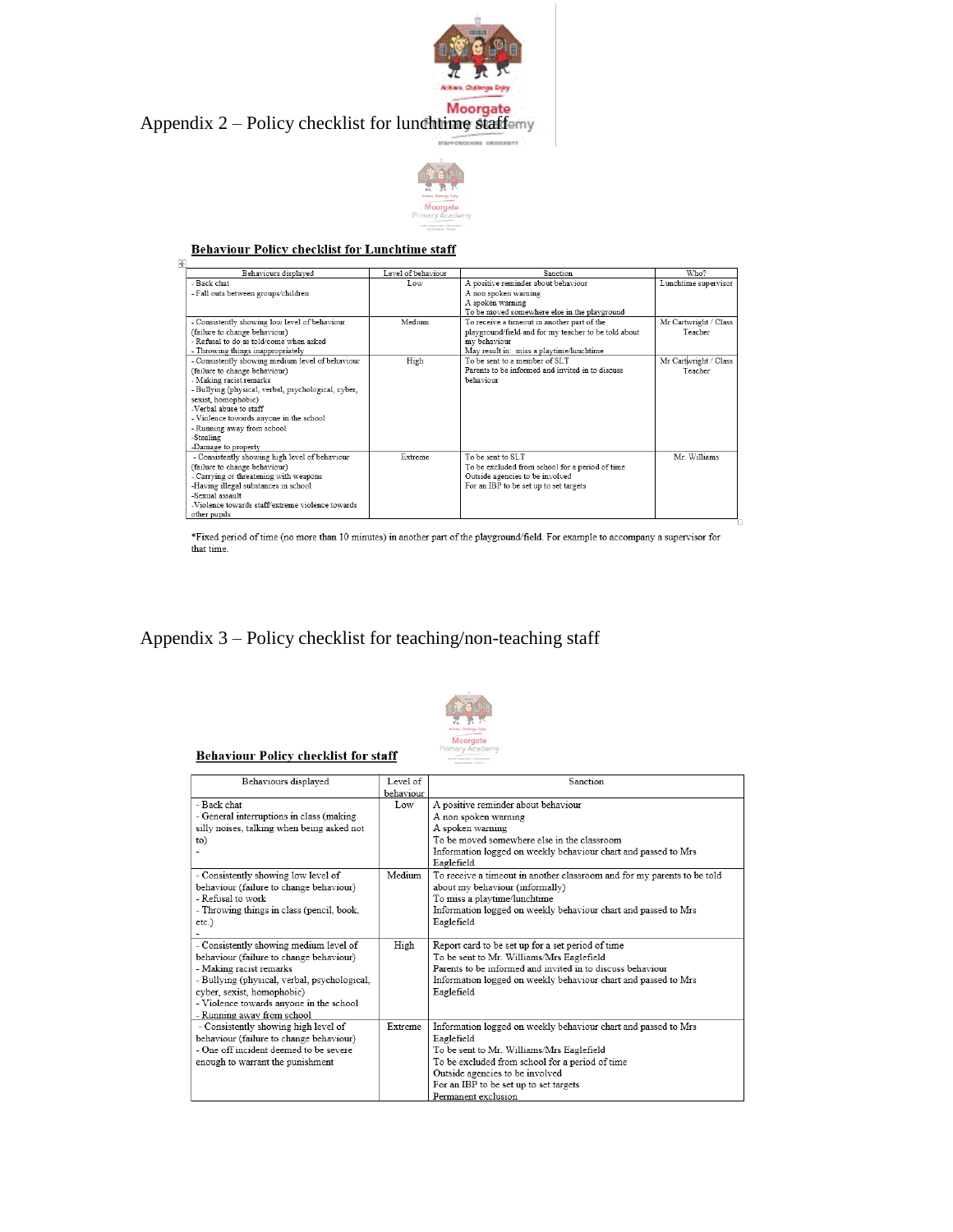

Moorgate<br>Appendix 4 – Class Environment Checklisty Academy

éns ynivism<br>Miss TRUET

### **Class environment checklist**

*This checklist is a tool to support teachers to reflect on how they organise for positive relationships, 'good' behaviour and successful learning* 

Strongly agree Agree Disagree Strongly<br>disagree

### **The physical environment to promote positive behaviour**

| Equipment and materials are well labelled and easily accessible. Furniture is |  |  |
|-------------------------------------------------------------------------------|--|--|
| suitable and arranged to best effect                                          |  |  |
| Consideration is given to the ambient temperature. There is sufficient        |  |  |
| ventilation and lighting with no glare                                        |  |  |
| Available space is used appropriately                                         |  |  |
| Consideration is given to external distractions                               |  |  |
| Room organisation meets differing curriculum demands                          |  |  |
| Teacher's voice and instructions are clear                                    |  |  |
| Adults very rarely raise their voices/ shout                                  |  |  |

### **Social, emotional environment including relationships**

### **Teaching and learning**

| Pupils are grouped appropriately                                                                |  |  |
|-------------------------------------------------------------------------------------------------|--|--|
| Learning activities are differentiated and appropriate                                          |  |  |
| There is a balance of activities appealing to children's different interests and<br>motivations |  |  |
| Materials/resources meet individual learning needs                                              |  |  |
| Materials and equipment are prepared                                                            |  |  |
| Lessons are well prepared                                                                       |  |  |
| Adult support is used to best effect                                                            |  |  |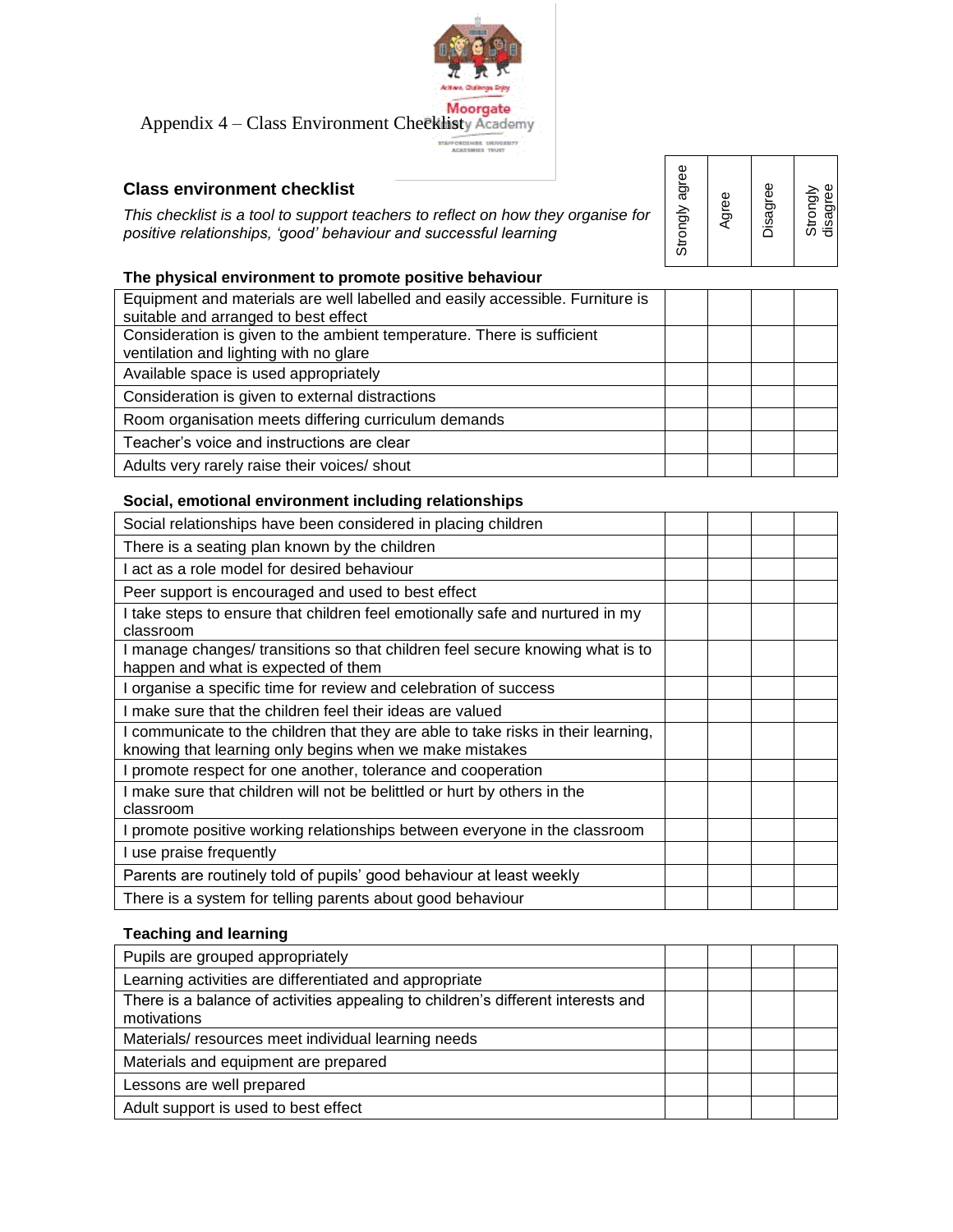

| I communicate clearly to the children what is expected of them at each stage<br>of the lesson |  |  |  |
|-----------------------------------------------------------------------------------------------|--|--|--|
|                                                                                               |  |  |  |
| When appropriate, I teach and model desired behaviours and routines                           |  |  |  |
| I give the children opportunity to practise these behaviour/ routines                         |  |  |  |
| I routinely include behaviour for learning objectives in my lesson planning                   |  |  |  |
| The children are given the 'big picture' regarding their own learning                         |  |  |  |
| Small achievements are recognised                                                             |  |  |  |

| Children are given the opportunity to reflect on their own behaviour and                      |  |  |  |  |  |  |
|-----------------------------------------------------------------------------------------------|--|--|--|--|--|--|
| progress                                                                                      |  |  |  |  |  |  |
| I give feedback in such a way as to increase children's motivation                            |  |  |  |  |  |  |
| <b>Routines and organisation</b>                                                              |  |  |  |  |  |  |
| I arrive at lessons/ my classroom before the children                                         |  |  |  |  |  |  |
| I ensure that there are prompt, settled lesson starts                                         |  |  |  |  |  |  |
| I ensure that the correct equipment and materials are available at the start of<br>the lesson |  |  |  |  |  |  |
| The timetable is arranged to best effect                                                      |  |  |  |  |  |  |
| Routines are established for:                                                                 |  |  |  |  |  |  |
| Entering or leaving the room/lining up<br>$\blacktriangleright$                               |  |  |  |  |  |  |
| Distribution and collection of materials/ equipment<br>➤                                      |  |  |  |  |  |  |
| Gaining teacher's attention and help<br>➤                                                     |  |  |  |  |  |  |
| Changing activities<br>⋗                                                                      |  |  |  |  |  |  |
| $\blacktriangleright$<br>Gaining quiet/ silence/ attention                                    |  |  |  |  |  |  |
| Clearing up<br>➤                                                                              |  |  |  |  |  |  |
| For moving around school<br>➤                                                                 |  |  |  |  |  |  |
| <b>Expectations and rules</b>                                                                 |  |  |  |  |  |  |
| I involve my children in discussing our mutual rights and responsibilities                    |  |  |  |  |  |  |
| I teach my children to understand these two concepts                                          |  |  |  |  |  |  |
| Expectations/ rules are few in number and clearly phrased                                     |  |  |  |  |  |  |
| Expectations/ rules are negotiated with, and understood, by pupils                            |  |  |  |  |  |  |
| Expectations/ rules are regularly referred to and reinforced                                  |  |  |  |  |  |  |
| Expectations/ rules are positively framed                                                     |  |  |  |  |  |  |
| Expectations/ rules are displayed in the classroom                                            |  |  |  |  |  |  |
| Behaviour to meet expectations/ rules is taught                                               |  |  |  |  |  |  |
| Positive reinforcement including rewards                                                      |  |  |  |  |  |  |
| Good behaviour is regularly noticed and acknowledged                                          |  |  |  |  |  |  |
| A pupil's good behaviour is 'named' and reflected back                                        |  |  |  |  |  |  |
| Rewards are valued by pupils                                                                  |  |  |  |  |  |  |
| They are awarded fairly and consistently                                                      |  |  |  |  |  |  |
| They are clearly related to positive behaviour                                                |  |  |  |  |  |  |
| They are small and readily achievable                                                         |  |  |  |  |  |  |
| They link with the school reward system                                                       |  |  |  |  |  |  |

### **Pupil engagement**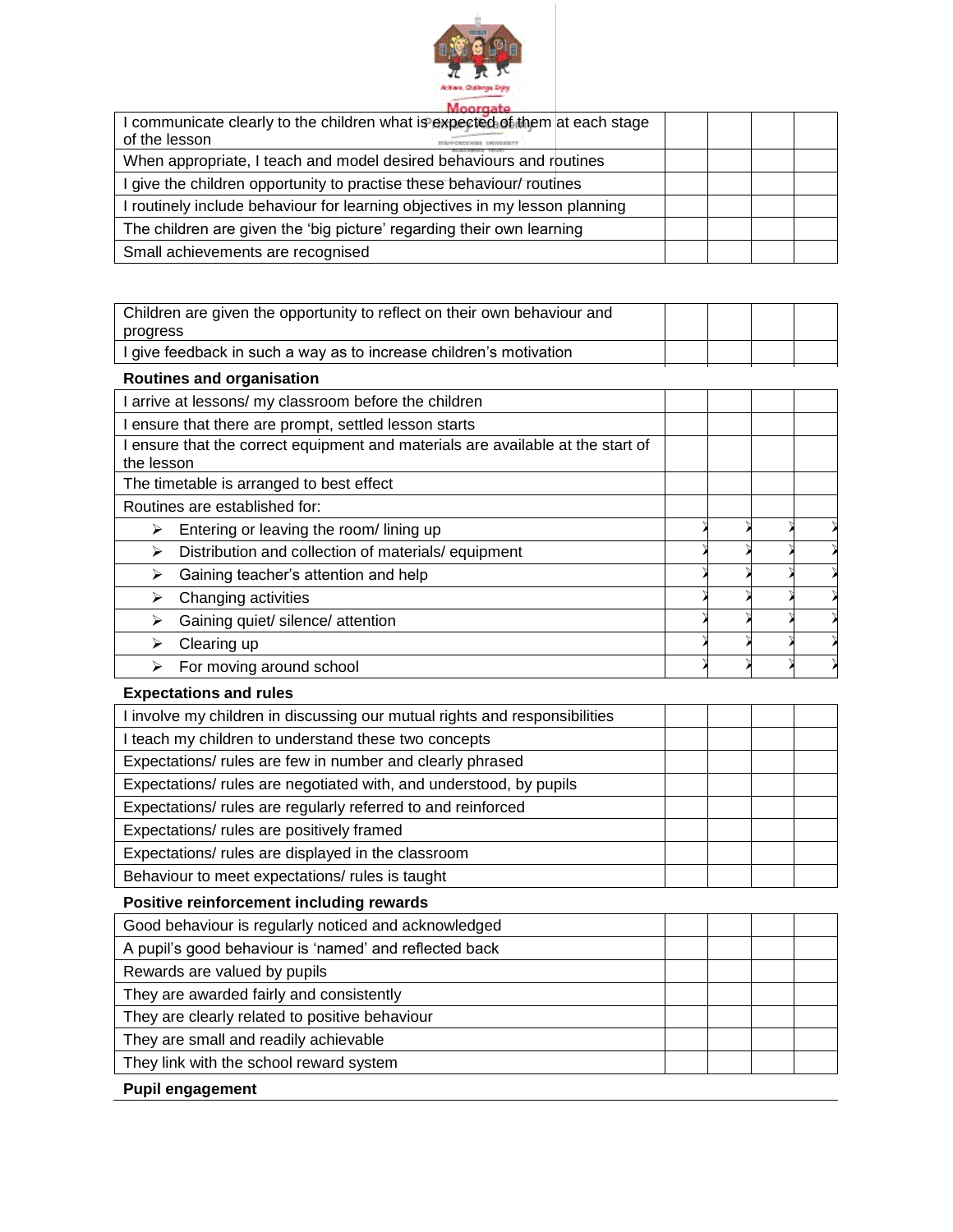

| viceiraate<br>I ensure that I listen 'actively' to the children in my classiemy   |  |  |
|-----------------------------------------------------------------------------------|--|--|
| I involve my children in setting expectations for themselves                      |  |  |
| I involve my children in making decisions                                         |  |  |
| I have processes for responding to feedback from the children                     |  |  |
| I actively work to build and maintain positive relationships with all my children |  |  |
| <b>Sanctions</b>                                                                  |  |  |
| Are related to behaviour                                                          |  |  |
| Are administered fairly and consistently                                          |  |  |
| Are understood by pupils                                                          |  |  |
| Are understood by parents and carers                                              |  |  |
| Are within a clear hierarchy of severity                                          |  |  |
| Other?                                                                            |  |  |

### Appendix 5 – Example Class Behaviour Record Sheet

 $\bar{\mathbb{L}}$ 



#### Moorgate Primary Academy- Class Behaviour Record

| $\overline{+}$ | Week Beginning: |          |          | Class:    |           |         |          |  |
|----------------|-----------------|----------|----------|-----------|-----------|---------|----------|--|
|                | Day/            | Moved in | Moved to | Missed    | Parents   | Sent to | Sent to  |  |
|                | Name            | class    | another  | playtime/ | informed  | Senior  | Mr       |  |
|                |                 |          | class    | lunchtime | about     | Leader  | Williams |  |
|                |                 |          |          |           | poor      |         |          |  |
|                |                 |          |          |           | behaviour |         |          |  |
|                | Monday          |          |          |           |           |         |          |  |
|                |                 |          |          |           |           |         |          |  |
|                |                 |          |          |           |           |         |          |  |
|                |                 |          |          |           |           |         |          |  |
|                |                 |          |          |           |           |         |          |  |
|                |                 |          |          |           |           |         |          |  |
|                |                 |          |          |           |           |         |          |  |
|                |                 |          |          |           |           |         |          |  |
|                |                 |          |          |           |           |         |          |  |
|                |                 |          |          |           |           |         |          |  |
|                |                 |          |          |           |           |         |          |  |
|                |                 |          |          |           |           |         |          |  |
|                | Tuesday         |          |          |           |           |         |          |  |
|                |                 |          |          |           |           |         |          |  |
|                |                 |          |          |           |           |         |          |  |
|                |                 |          |          |           |           |         |          |  |
|                |                 |          |          |           |           |         |          |  |
|                |                 |          |          |           |           |         |          |  |
|                |                 |          |          |           |           |         |          |  |
|                |                 |          |          |           |           |         |          |  |
|                |                 |          |          |           |           |         |          |  |
|                |                 |          |          |           |           |         |          |  |
|                |                 |          |          |           |           |         |          |  |
|                |                 |          |          |           |           |         |          |  |
|                | Wednesday       |          |          |           |           |         |          |  |
|                |                 |          |          |           |           |         |          |  |
|                |                 |          |          |           |           |         |          |  |
|                |                 |          |          |           |           |         |          |  |
|                |                 |          |          |           |           |         |          |  |
|                |                 |          |          |           |           |         |          |  |
|                |                 |          |          |           |           |         |          |  |
|                |                 |          |          |           |           |         |          |  |
|                |                 |          |          |           |           |         |          |  |
|                |                 |          |          |           |           |         |          |  |
|                |                 |          |          |           |           |         |          |  |
|                |                 |          |          |           |           |         |          |  |
|                |                 |          |          |           |           |         |          |  |
|                |                 |          |          |           |           |         |          |  |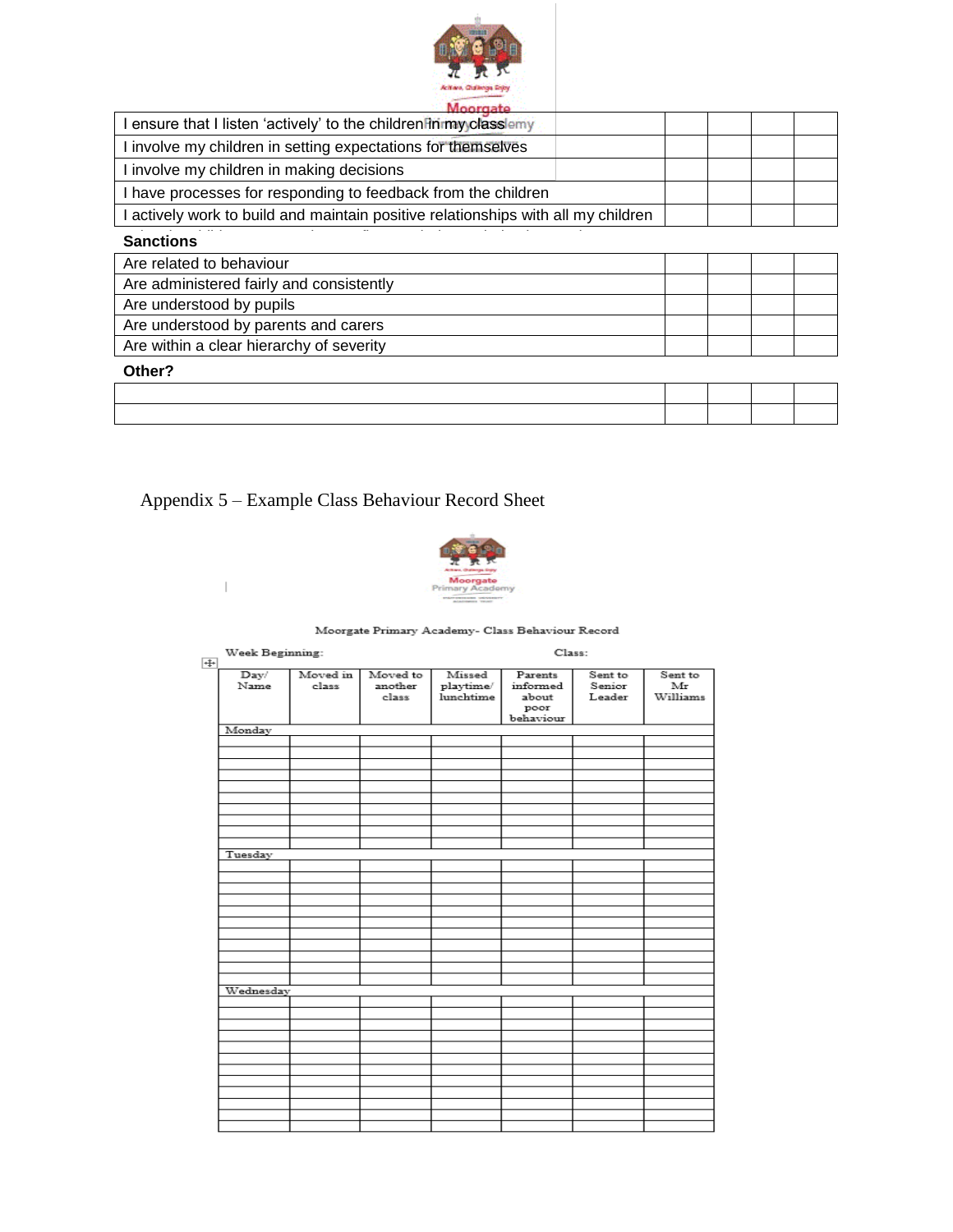| Appendix 6 - Example Senior Leaders Recording Sheet | Actries, Oldsings Dipy<br>Moorgate<br>STAFFORDSHIEL UNIVERSITY<br>ACADEMIES TRUET                                                                                                                                              |  |
|-----------------------------------------------------|--------------------------------------------------------------------------------------------------------------------------------------------------------------------------------------------------------------------------------|--|
|                                                     | Action, Outletps Enjoy<br>Moorgate<br>Primary Academy<br>Behaviour Incident Form - Report to Senior Leader                                                                                                                     |  |
| Child's Name <sub>sse</sub>                         | Class: University of the Class                                                                                                                                                                                                 |  |
| $Date_{\text{loss}}$                                | Time: Time: The Contract of the Contract of the Contract of the Contract of the Contract of the Contract of the Contract of the Contract of the Contract of the Contract of the Contract of the Contract of the Contract of th |  |
|                                                     |                                                                                                                                                                                                                                |  |
| Details of Incident:                                |                                                                                                                                                                                                                                |  |
|                                                     |                                                                                                                                                                                                                                |  |
|                                                     |                                                                                                                                                                                                                                |  |
|                                                     |                                                                                                                                                                                                                                |  |
|                                                     |                                                                                                                                                                                                                                |  |
|                                                     |                                                                                                                                                                                                                                |  |
|                                                     |                                                                                                                                                                                                                                |  |
|                                                     |                                                                                                                                                                                                                                |  |
|                                                     |                                                                                                                                                                                                                                |  |
|                                                     |                                                                                                                                                                                                                                |  |
|                                                     |                                                                                                                                                                                                                                |  |
| Resulting Action:                                   |                                                                                                                                                                                                                                |  |
|                                                     |                                                                                                                                                                                                                                |  |
|                                                     |                                                                                                                                                                                                                                |  |
|                                                     |                                                                                                                                                                                                                                |  |
|                                                     |                                                                                                                                                                                                                                |  |
| Follow up:                                          |                                                                                                                                                                                                                                |  |
|                                                     |                                                                                                                                                                                                                                |  |
|                                                     |                                                                                                                                                                                                                                |  |
|                                                     |                                                                                                                                                                                                                                |  |
|                                                     |                                                                                                                                                                                                                                |  |
|                                                     |                                                                                                                                                                                                                                |  |